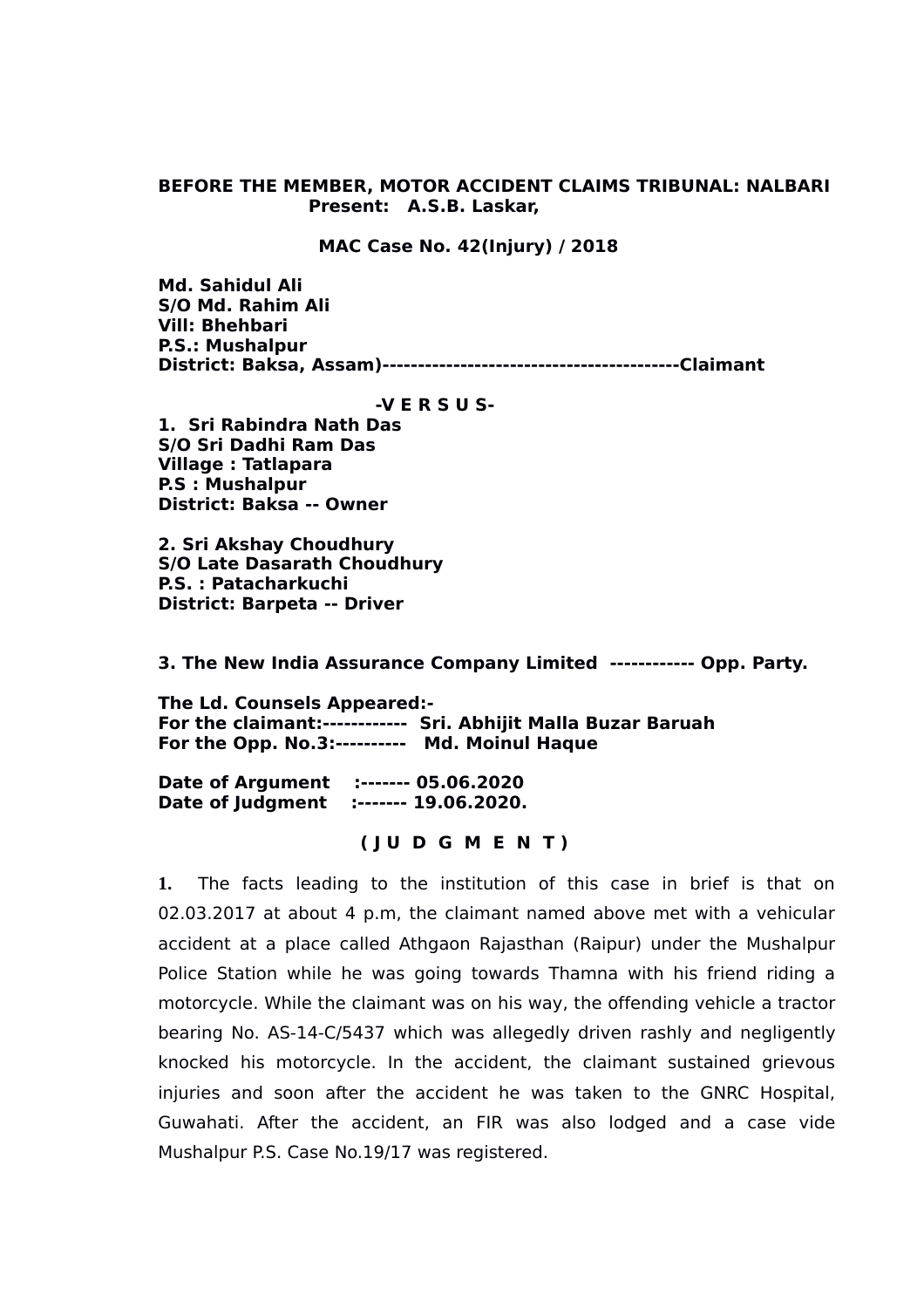**2.** Narrating the above stated facts in detail, the claimant filed a claim petition U/S 166/140 of the M.V. Act impleading the owner, driver and the insurer of the offending vehicle as opposite parties claiming compensation amounting to Rs. 6,00,000/- under different heads.

**3.** On receipt of the claim petition, same was admitted and notices were issued upon the opposite parties, who also made their appearance and contested the case by filing their respective written statement. In his written statement, opposite party no.1, the owner of the offending vehicle challenged the maintainability of the case and contended that he has been falsely implicated in this case. He also contended that there was no rash or negligence in driving the offending vehicle. He further contended that the driver of the alleged offending vehicle had a valid driving license and the vehicle was duly insured with the New India Assurance Company Limited vide Policy No.53090231160100002298 and the policy was valid till 28-06-2017. Similar to the opposite party no.1, the opposite party no.2 the driver of the offending vehicle also challenged the maintainability of the case. He also contended that there was no rash or negligence in driving the offending vehicle. He contended that at the time of the alleged accident, he had a valid driving license. He contended that at the time of the accident, the alleged offending vehicle, the Tractor was parked by the side of the road and the motorcycle driven by the claimant collided with it.

**4.** In its written statement the opposite party no. 3, The New India Assurance Company Ltd. also challenged the maintainability of the case. The Insurance Company denied all the averments and allegations made by the claimant in his claim petition. The Insurance Company also prayed for strict proof of the averments made by the claimant in his claim petition. The company also contended that the motorcycle driven by the claimant has not been implicated in this case.

**5.** Thereafter, going through the pleadings and hearing the parties, the following issues were framed by my ld. Predecessor-in-office:-

## **Issues**

(i) Whether the claimant got injury on 02-03.2017 at about 4 p.m, due to rash and negligent driving by the driver of the offending vehicle no. AS-14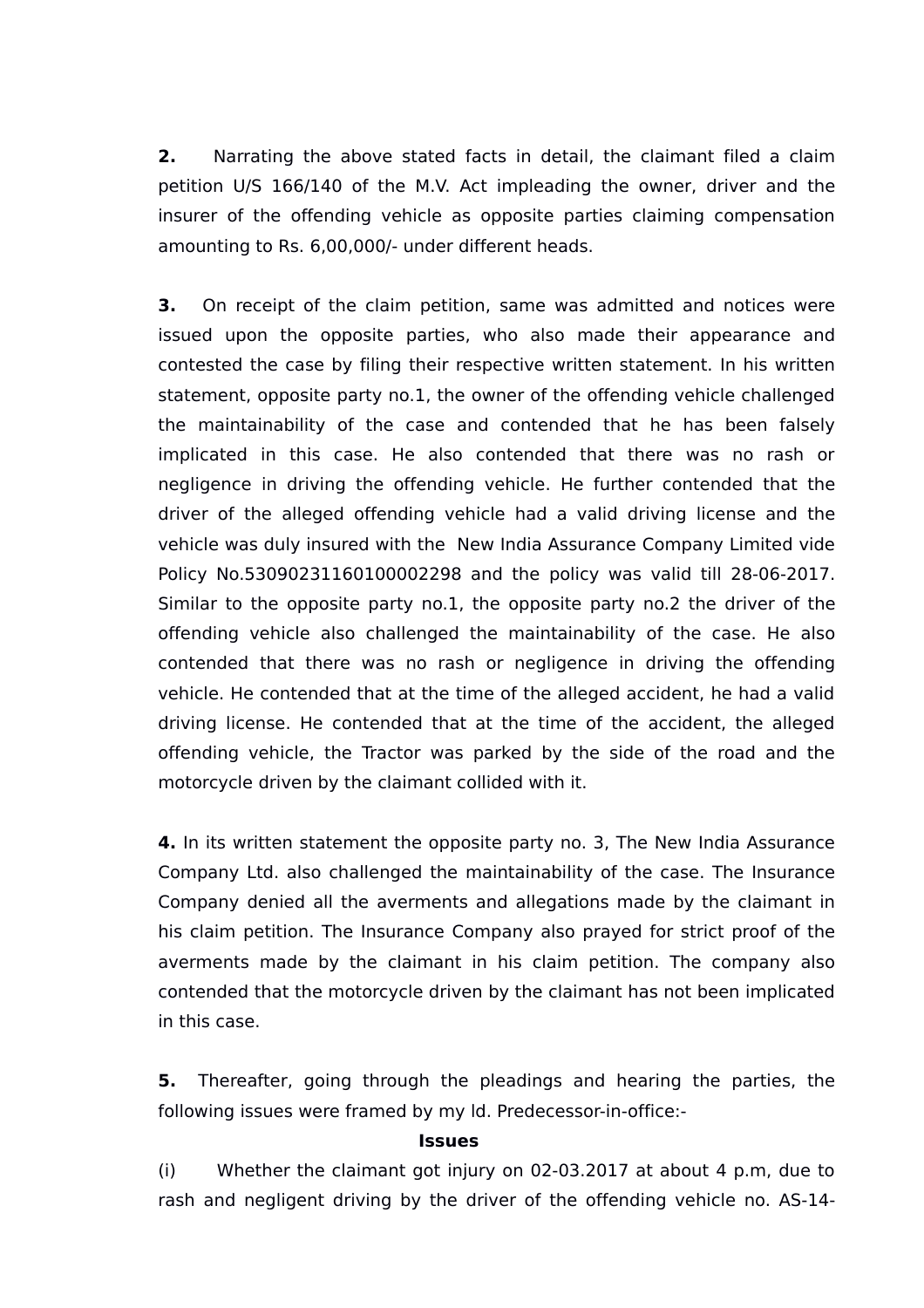C/5437 at Athgaon Rajasthan (Raipur)?

(ii) Whether the claimant is entitled to get any compensation as prayed for, and if so, to what extent and from whom?

(iii) To what other relief or reliefs the claimant is entitled to?

### **Decision & Reasons Thereof**

**6.** In this case the claimant adduced his evidence and also exhibited some documents. But the contesting opposite party abstained from adducing evidence. Let me see how far the claimant is successful in establishing his claim.

# **Issue No.1:**

**7.** It is already stated that in his claim petition the claimant alleged that the accident occurred due to rash and negligent driving by the driver of the offending vehicle and it appears that during his evidence, the claimant reiterated the same. During his evidence the claimant, Md. Sahidul Ali narrated that on 02.03.2017 at about 4 p.m, while he along with his friend was going towards Thamna, the offending vehicle which was driven rashly and negligently knocked his motorcycle. He further narrated about his injuries and his treatment in the GNRC Hospital, Guwahati from 02.03.2017 to 05.03.2017 and from 27.04.2017 to 01.05.2017. He further narrated that he sustained grievous injuries in his left leg and he was treated with external fixation. He added that he was employed as Vestige agent and his monthly income was Rs.15,000/-. He also exhibited the Accident Information Report in Form 54, FIR, charge-sheet, seizure-list and medical documents. During his crossexamination, he admitted that he has not exhibited any document to prove his income. He denied the suggestion that motorcycle driven by him had collided with the Tractor. He also denied the suggestion that the accident occurred due to his own fault. He also denied the suggestion that the medical documents exhibited by him are not genuine.

**8.** I have very carefully perused the case record and heard the ld. counsels representing both sides. The ld. Counsel for the Company argued that the accident occurred due to fault of the claimant himself and he prayed for the dismissal of the claim petition. The ld. Counsel for the claimant argued that the rash and negligent driving by the driver of the offending vehicle has been established and he also tried to draw attention of this Tribunal towards the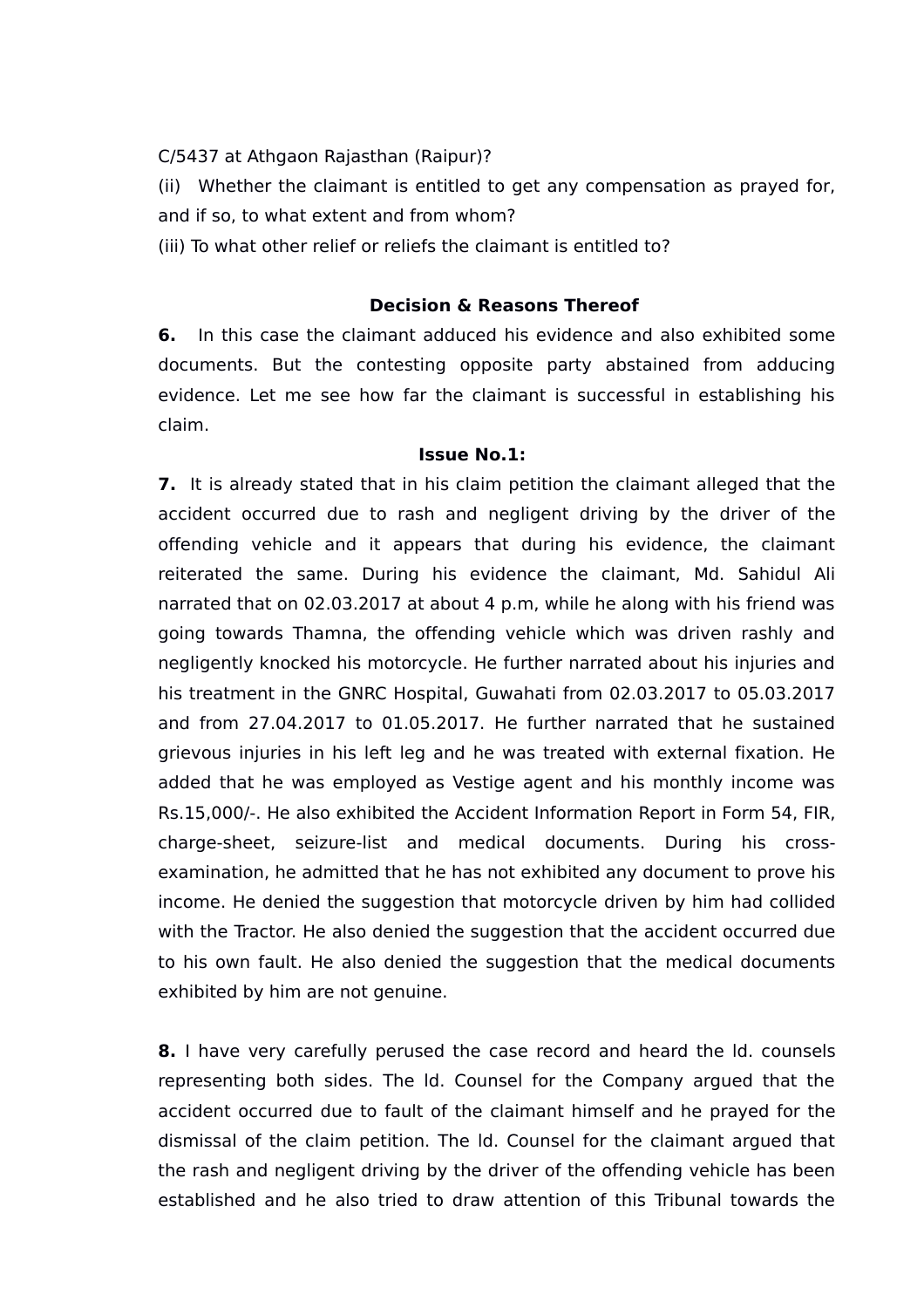documents exhibited by the claimant.

**9.** I have very carefully considered the submission advanced by the ld. Counsels and it appears that as in his claim petition, during his evidence also the claimant narrated the occurrence in detail and he also stated about the rash and negligent driving by the driver of the offending vehicle. It appears that the opposite party failed to rebut the evidence of the claimant regarding the rash and negligent driving by the driver of the offending vehicle. The opposite party also abstained from adducing rebuttal evidence regarding rash and negligent driving. The claimant also exhibited the FIR and the chargesheet and it appears from the Ext. 3(1), the charge-sheet that it was submitted against the driver of the offending vehicle U/S 279/338 IPC. In my view, if the driver drove the offending vehicle carefully, the accident and the injury of the claimant could have been averted. The Accident Information Report in Form 54, the Ext. 1 also reveals the involvement of the offending vehicle and the parties in the accident. From all these, it appears that the accident occurred due to rash and negligent driving by the driver of the offending vehicle. Hence, this issue is decided accordingly in favour of the claimant.

#### **Issue Nos. 2 & 3**

**10.** While deciding earlier Issue, it is already seen that the accident occurred due to rash and negligent driving by the driver of the offending vehicle. Now, the question is whether the claimant is entitled to the amount claimed by him as compensation. During his evidence the claimant narrated about the injuries and the treatment he received in the Hospital after the accident. It appears from the evidence that after the accident the claimant was treated in the GNRC Hospital, Guwaharti and the Exht. 7(1), the discharge summary certificate issued by the GNRC Hospital, Guwaharti reveals that the claimant was diagnosed with type II compound fracture of both bones of left leg and was treated with external fixation. From the documents exhibited by the claimant, it appears that an amount of **Rs.1,17,038/-** was spent for his treatment and there is no doubt that he is entitled to the amount spent for the treatment. Apart from that, the claimant is also entitled to be compensated for the pain and suffering undergone by him due to the injuries he had sustained in the accident. Considering the injuries and the sufferings of the claimant, I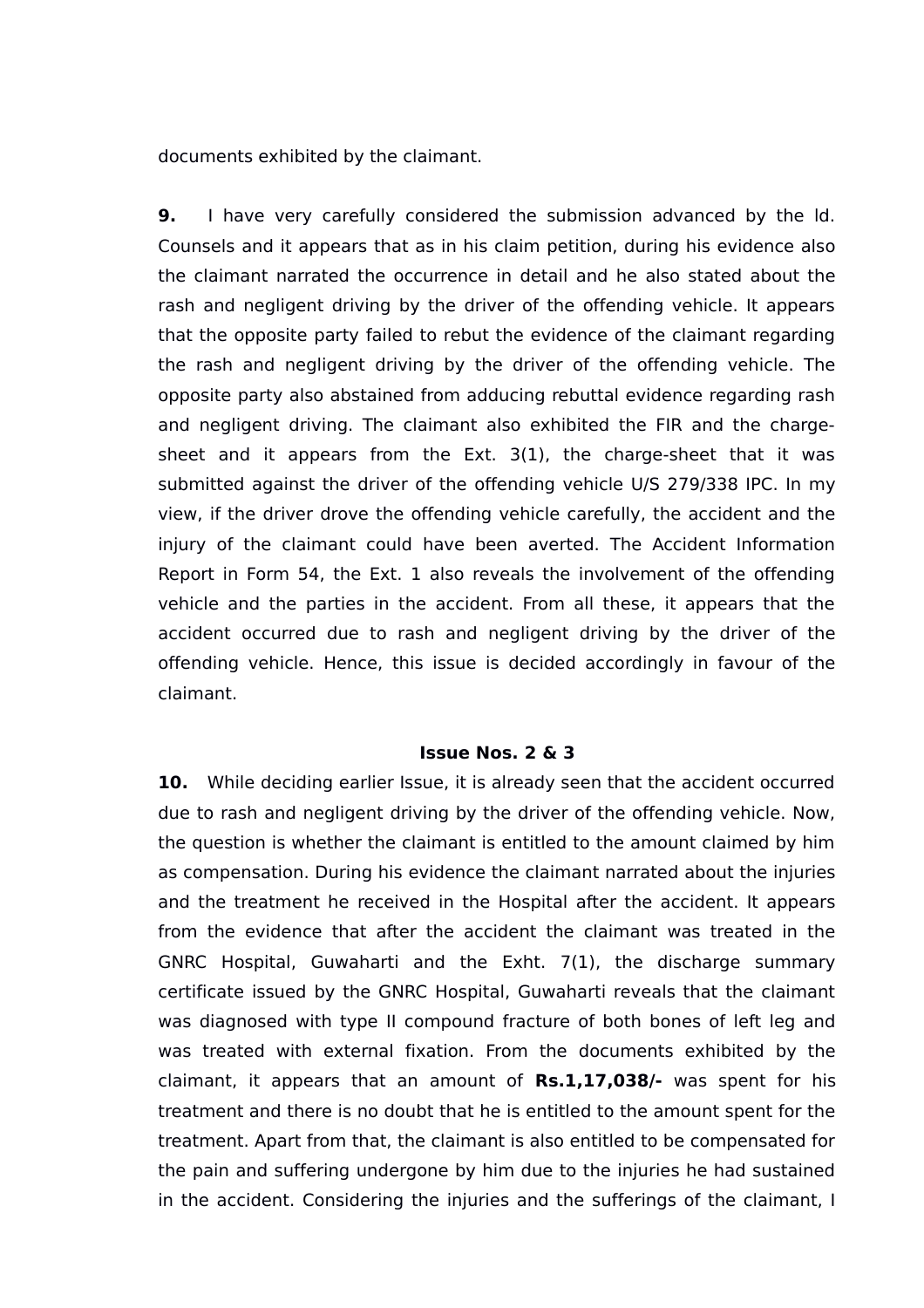hold that an amount of **Rs.25,000**/- will be sufficient for the pain and sufferings undergone by him due to the accident. Apart from the above, the claimant is also awarded **Rs.10,000/-** for the loss of amenities in life. In his evidence the claimant stated that his monthly income was Rs**.**15,000/-, but he has not exhibited any document to prove thae same. However considering the age of the claimant I hold that a man of the age of 22/23 can easily earn Rs.7000/-(seven thousand) in a month. It appeaers from the record that the claimant was hospitalized from 02.03.2017- 05.03.2017 and from 27.04.2017- 01.05.2017 and it is my considered opinion that due to the injury the claimant was definitely unable to discharge his normal activities at least for a period of six months. Hence I hold that he had to incur loss of his income for a period of six months amounting to **Rs.7000 X 6=Rs.42,000**/-.

**11.** Now, the question is who is to pay the amount of compensation. It appears from the Exht.1, the Accident Information Report that the driver of the offending vehicle had a valid driving license at the time of the accident and the vehicle was duly insured with the New India Assurance Company Limited vide Policy No.53090231160100002298 and the policy was valid up to 28.06.2017. As such, I hold that the opposite party no. 3, the New India Assurance Company Limited is liable to pay the compensation.

## **O R D E R**

**12.** Considering every facts and circumstances, it is hereby ordered that the opposite party No.3, The New India Assurance Company Limited shall make the payment of **Rs.1,17,038+25,000+10,000+42,000/=Rs.1,94,038/ rounded to Rs.1,94,000/- (Rs. one lakh ninety four thousand only)** in favour of the claimant within 60 days from today with interest @ 6% per annum from the date of filing of the claim petition on 03.02.2018.

Let a copy of the judgment be furnished to all the concerned parties within 15 (fifteen) days from today as per Provisions of Section 168(2) of the M.V. Act. This MAC Case is disposed of on contest.

**Given under my hand and seal of this Tribunal at Nalbari on this the 19th Day of June,2020.** 

**Dictated & corrected by me.**